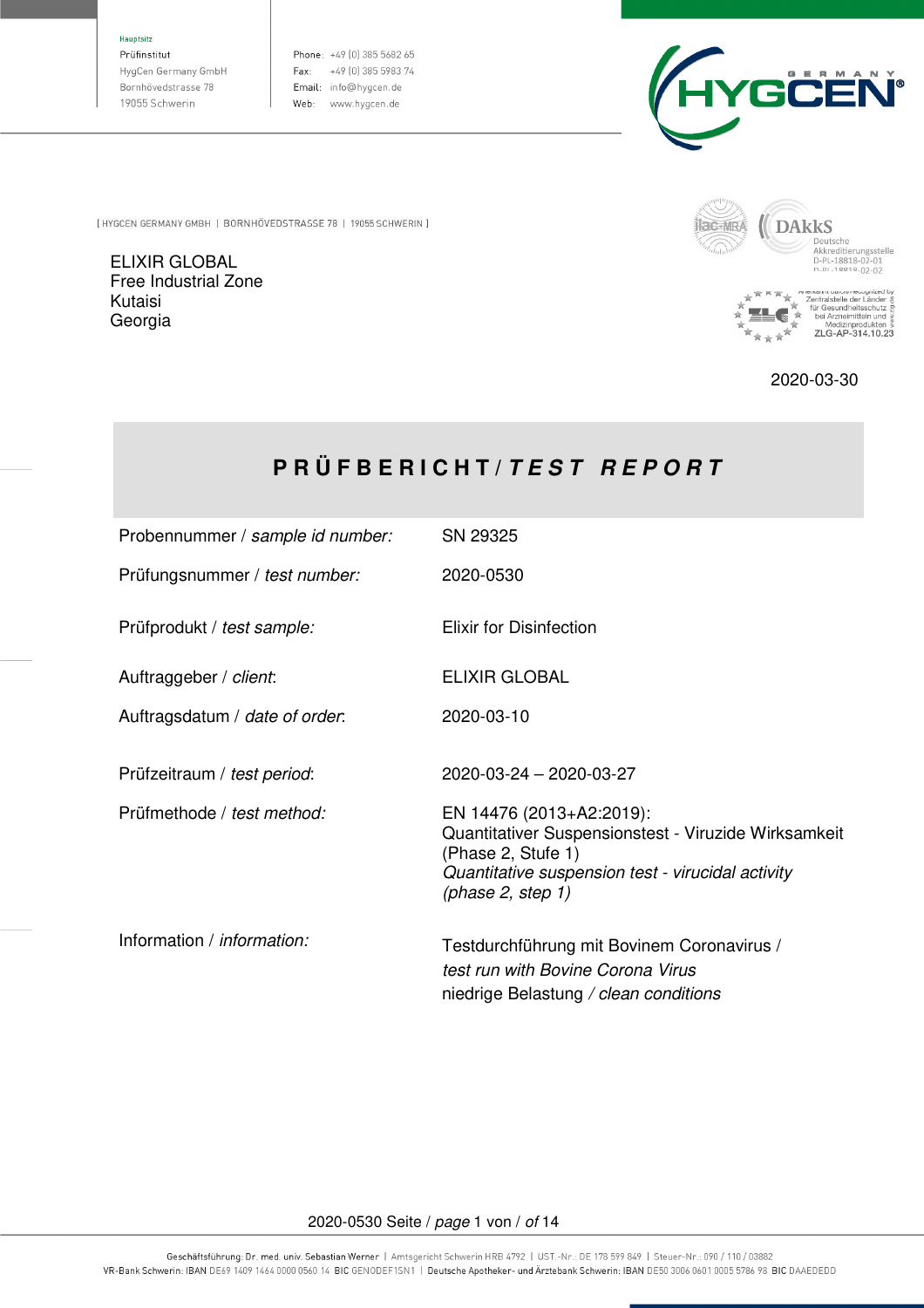

## **Identifizierung der Probe /** *identification of the sample*

| Prüfprodukt / test sample:                                                                                                 | <b>Elixir for Disinfection</b>                                                                                                                                                                                                                                                                                                              |
|----------------------------------------------------------------------------------------------------------------------------|---------------------------------------------------------------------------------------------------------------------------------------------------------------------------------------------------------------------------------------------------------------------------------------------------------------------------------------------|
| Probennummer / sample id number:                                                                                           | SN 29325                                                                                                                                                                                                                                                                                                                                    |
| Chargennummer / batch number:                                                                                              | Batch of Quart. II 2019                                                                                                                                                                                                                                                                                                                     |
| Formulierungscode / formulation code:                                                                                      | nicht angegeben / not specified                                                                                                                                                                                                                                                                                                             |
| Lieferdatum / date of delivery:                                                                                            | 2020-03-09                                                                                                                                                                                                                                                                                                                                  |
| Lagerbedingungen / storage conditions:                                                                                     | die des Herstellers / those of the manufacturer                                                                                                                                                                                                                                                                                             |
| Vom Hersteller zur Anwendung empfohlenes<br>Verdünnungsmittel / sample diluent<br>recommended by the manufacturer for use: | konzentrierte Anwendung / concentrated application                                                                                                                                                                                                                                                                                          |
| Aussehen / appearance:                                                                                                     | klare, farblose Flüssigkeit / clear, colourless liquid                                                                                                                                                                                                                                                                                      |
| Geruch / odour.                                                                                                            | produktspezifisch / product specific                                                                                                                                                                                                                                                                                                        |
| Wirkstoffsubstanz(en) laut<br>Herstellerangaben / active substance(s)<br>according to the manufacturer:                    | in 100g / per 100g:<br>0.045% Hypochlorous acid (HClO) - CAS 7790-92-3 /<br>EINICS-No. 232-232-5,<br>0.005% Hypochlorite Ion (OCI -) - CAS-No. 14380-<br>61-1 / EINECS-No. 231-668-3,<br>0.260% Sodium chloride (NaCl), CAS-No 7647-14-5<br>EINECS-No 231-598-3,<br>99.690% Water (electro-activated) - CAS 7732-18-5 /<br>EINECS 231-791-2 |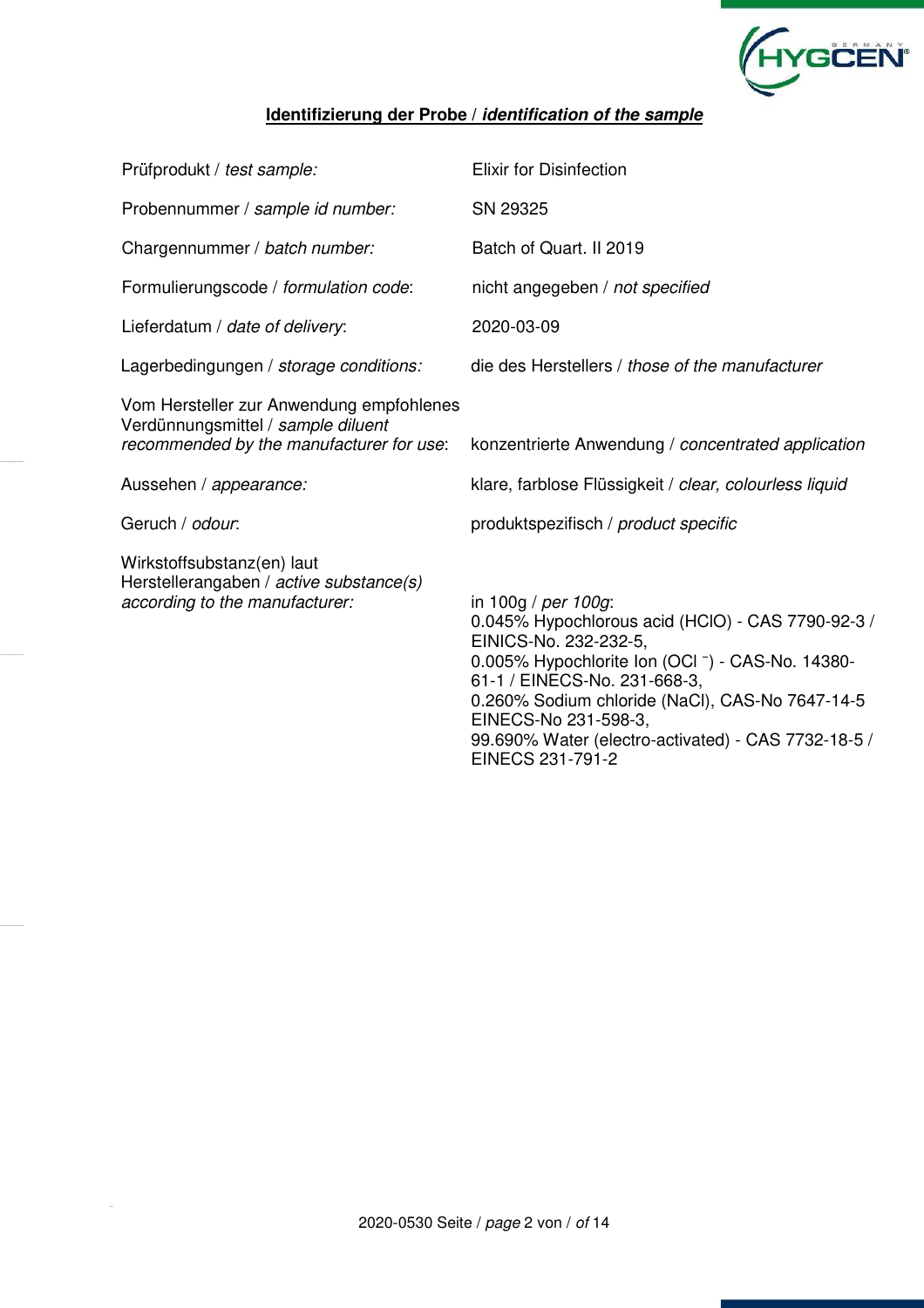

#### Prüfmethode / test method: EN 14476 (2013+A2:2019)\*:

Chemische Desinfektionsmittel und Antiseptika - Quantitativer Suspensionsversuch Viruzidie für in der Humanmedizin verwendete chemische Desinfektionsmittel und Antiseptika - Prüfverfahren und Anforderungen (Phase 2, Stufe 1)

EN 14476 (2013+A2:2019)\*:

Chemical disinfectants and antiseptics – Virucidal quantitative suspension test for chemical disinfectants and antiseptics used in human medicine – Test method and requirements (phase 2, step 1)

SOP 02-200

\* Für den Nachweis der viruziden Wirksamkeit nach EN 14476 werden Suspensionen von 8 Volumenteilen des Desinfektionsmittels (Produktprüflösung) mit einem Teil Belastungssubstanz (0,3% bei der Prüfung von dirty conditions bzw. 0,03% bei der Prüfung von clean conditions) und einem Volumenteil Virussuspension mit einem Titer von mindestens 10<sup>7</sup> TC ID 50 / ml inkubiert. Nach Ablauf der Einwirkungszeit wird die Wirkung des Desinfektionsmittels durch Verdünnen (bzw. Gel-Filtration) gestoppt und zur Ermittlung des Restvirusgehaltes eine Verdünnungsreihe entsprechend der Progression 1:10 /1:100 / 1:1000 u.s.w. angelegt. Die Titration erfolgt im Mikrotitersystem auf 96-well Platten. Darüber hinaus werden folgende Kontrollen durchgeführt: Viruskontrolle, Zytotoxizitätskontrolle, Suszeptibilitätskontrolle und Referenzinaktivierung. Die Kalkulation der Ergebnisse erfolgt nach Spearmann und Kärber und wird als Differenz zwischen dem Titer der Viruskontrolle und dem Titer der Produktprüflösung unter Einbeziehung eines 95%igen Konfidenzintervalles berechnet.

\* For the evaluation of the virucidal activity according to EN 14476 suspensions of 8 parts by volume of the disinfectant solution (sample test solution) were mixed with one volume of an interfering substance (0.3% in the test with dirty conditions and 0.03% for clean conditions) and one volume of virus suspension with a titer of at least 10<sup>7</sup> TC ID 50 / ml After the contact time the disinfectant activity was stopped by diluting (or gel filtration). For the determination of residual virus content, a dilution series according to the progression of 1:10 / 1:100 / 1:1000 etc. was prepared. The titration was carried out in microtiter 96-well plates. In addition, the following controls were performed: virus control, cytotoxicity control, susceptibility control and a reference inactivation. The calculation of titer reductions is based on the method of Spearman and Kärber and is measured as the difference between the titer of the virus control and the titer of sample test solution including a 95% confidence interval.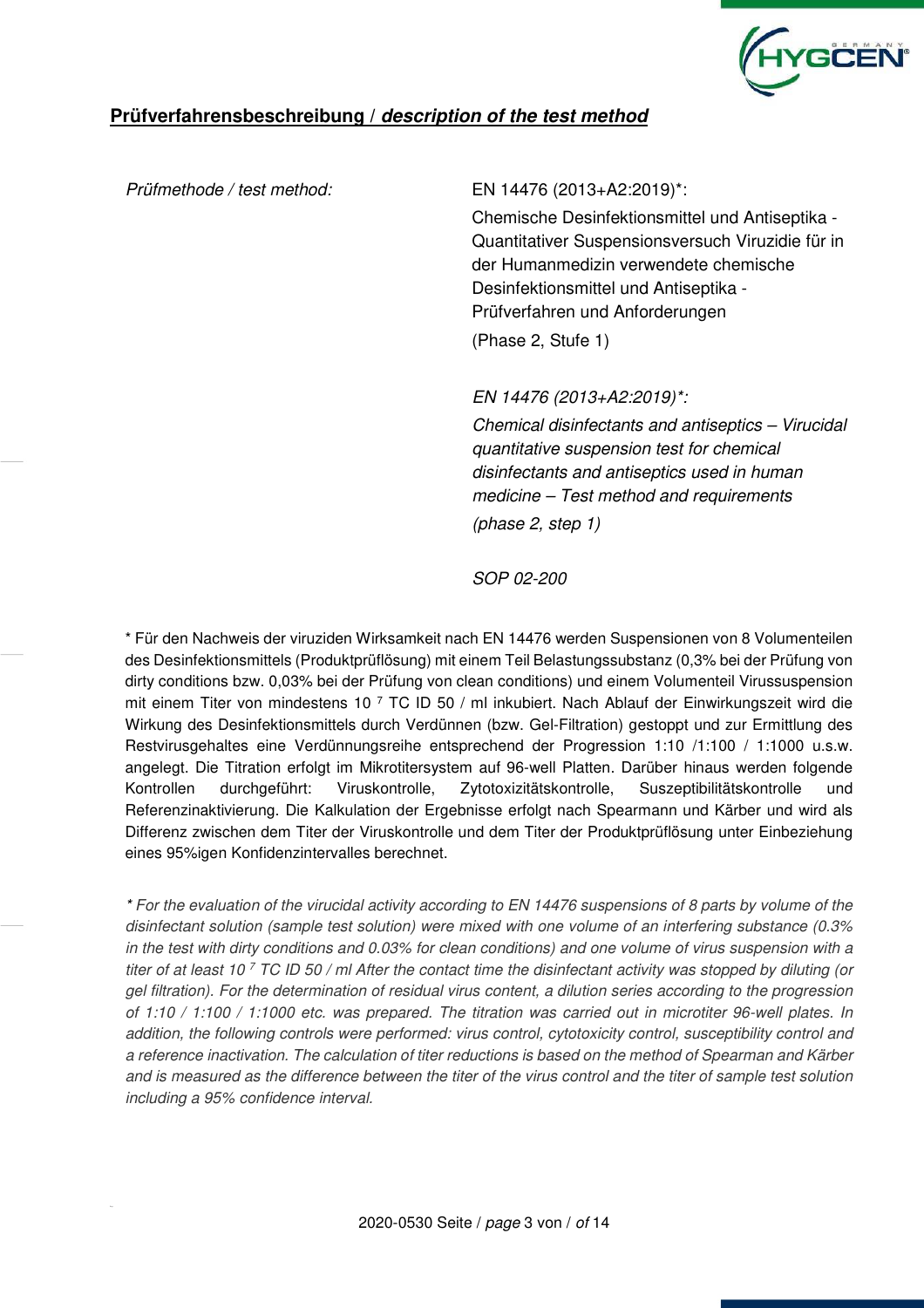

| Prüftemperatur(en) /<br>$test$ temperature $(s)$ :                         | $20^{\circ}$ C ± 1°C                                                                                                                                           |                     |  |  |  |  |  |  |
|----------------------------------------------------------------------------|----------------------------------------------------------------------------------------------------------------------------------------------------------------|---------------------|--|--|--|--|--|--|
| Produktprüfkonzentration(en) /<br>sample test concentration(s):            | 97%, 80%, 50%, 10% (v/v)<br>Tatsächliche Prüfkonzentrationen /<br>real test concentrations                                                                     |                     |  |  |  |  |  |  |
| Aussehen der Produktverdünnungen /<br>Appearance of the product-dilutions: | klare, farblose Flüssigkeiten /<br>clear, colourless liquids                                                                                                   |                     |  |  |  |  |  |  |
| Stabilität der Produktverdünnung /<br>Stability of the productdilution:    | Keine Veränderungen der Stabilität und des Aussehens<br>während der Testdurchführung. /<br>no changes in stability and appearance during the<br>testprocedure. |                     |  |  |  |  |  |  |
|                                                                            | kein Niederschlag oder Ausfällungen /<br>no flocculants or precipitation                                                                                       |                     |  |  |  |  |  |  |
| Belastungssubstanz(en) /<br>interfering substance(s):                      | niedrige Belastung / clean conditions:<br>0,3g/l Rinderserumalbumin / 0.3g/l bovine serum albumin                                                              |                     |  |  |  |  |  |  |
| Prüfviren / test organism(s):                                              | Bovines Coronavirus BCoV /<br><b>Bovine Corona virus</b><br>Passage Nr. / passage no:                                                                          | <b>RVB-003</b><br>1 |  |  |  |  |  |  |
| Zelllinie zur Vermehrung /<br>cell line for replication:                   | PT-Zellen / PT-cells                                                                                                                                           | <b>CCLV-RIE 11</b>  |  |  |  |  |  |  |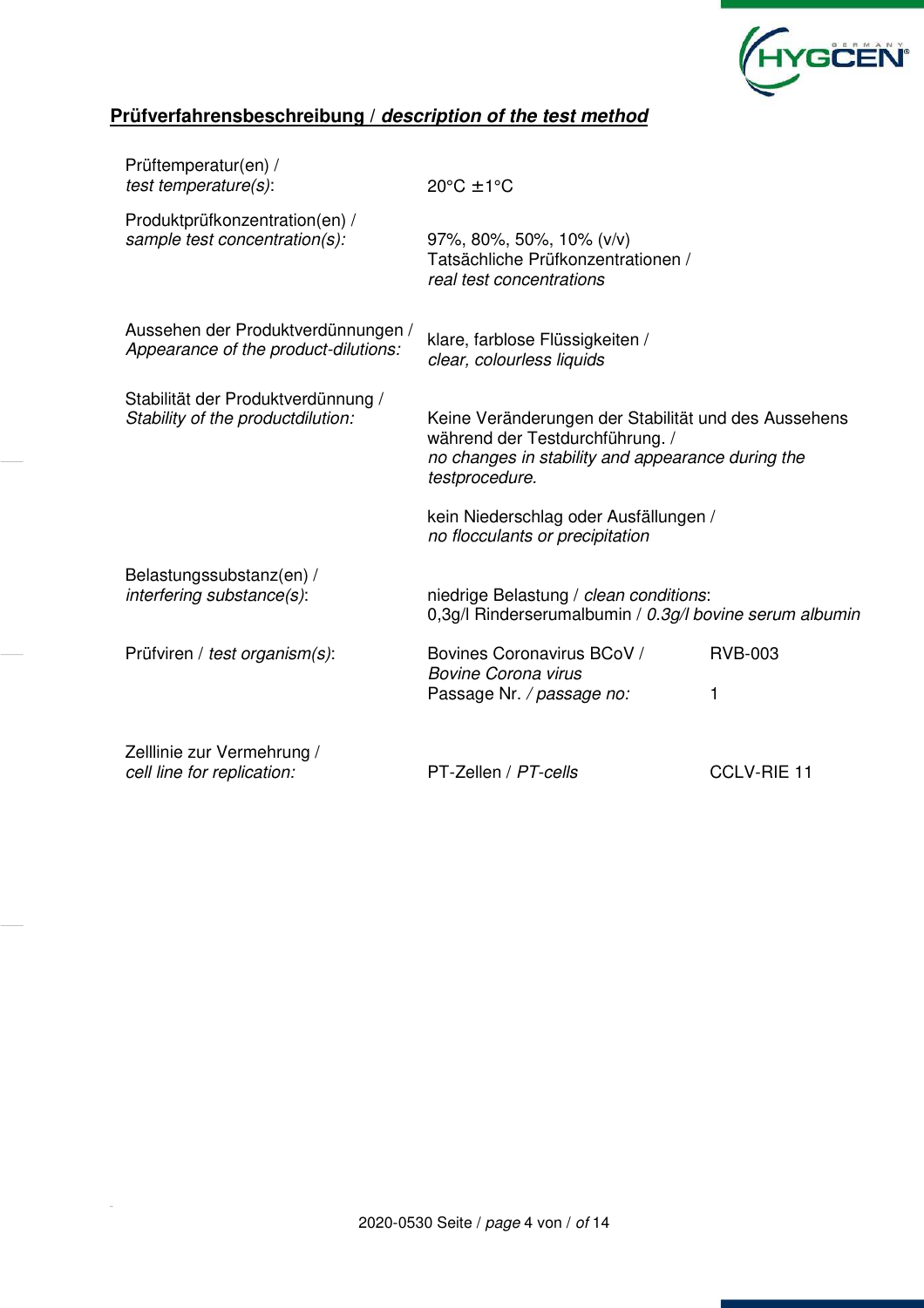

| Titrationsverfahren /                                                                                                                  |                                                                                                                                                                                                                                                                                                                                                                                                                                                                                                                                                                                |  |  |  |  |  |  |  |
|----------------------------------------------------------------------------------------------------------------------------------------|--------------------------------------------------------------------------------------------------------------------------------------------------------------------------------------------------------------------------------------------------------------------------------------------------------------------------------------------------------------------------------------------------------------------------------------------------------------------------------------------------------------------------------------------------------------------------------|--|--|--|--|--|--|--|
| method of titration:                                                                                                                   | Virustitration auf Zellen als Monolayer in 96-Well<br>Produktprüflösung<br>Mikrotiterplatten.<br>0,5ml<br>werden mit 4,5ml eiskaltem DMEM + 2% FBS<br>bis zu einer Verdünnung von 10 <sup>-8</sup> verdünnt.<br>100µl von jeder Verdünnung wurden in 8 wells<br>der Mikrotiterplatte pipettiert. / virus titration on<br>cells as monolayer in 96-well microtitre plates.<br>0.5ml sample test solution were diluted with<br>4.5ml icecold DMEM with 2% FBS up to a<br>dilution of $10^8$ .100 $\mu$ l of each dilution were<br>pipetted into 8 wells of the microtitre plate. |  |  |  |  |  |  |  |
| Einwirkzeit(en) / contact time(s):                                                                                                     | 30 und / and 60 Sekunden / seconds                                                                                                                                                                                                                                                                                                                                                                                                                                                                                                                                             |  |  |  |  |  |  |  |
| Bebrütungstemperatur /<br>incubation temperature:                                                                                      | $36^{\circ}$ C $\pm$ 1°C                                                                                                                                                                                                                                                                                                                                                                                                                                                                                                                                                       |  |  |  |  |  |  |  |
| Probenverdünnungsmittel /<br>diluent used for test solution:                                                                           | destilliertes Wasser / distilled water                                                                                                                                                                                                                                                                                                                                                                                                                                                                                                                                         |  |  |  |  |  |  |  |
| Verfahren zur Beendigung der Wirkung des<br>Produktes und / procedure to stop action of<br>the sample:                                 | Verdünnung bis 10 <sup>-4</sup> innerhalb von 10sec mit<br>eisgekühltem DMEM + 2% FBS /<br>Dilution up to 10 <sup>-4</sup> within 10sec with ice-cold DMEM<br>$+2\%$ FBS                                                                                                                                                                                                                                                                                                                                                                                                       |  |  |  |  |  |  |  |
| Stabilität und Aussehen des Gemisches<br>während des Prüfablaufs / stability and<br>appearance of the mixture during the<br>procedure: | kein Niederschlag oder Ausfällungen /<br>no flocculants or precipitation                                                                                                                                                                                                                                                                                                                                                                                                                                                                                                       |  |  |  |  |  |  |  |
| pH-Werte / pH-values 20°C:                                                                                                             | $97\%$ in ad <sup>1)</sup><br>3.93<br>$80\%$ in ad <sup>1)</sup><br>4.25<br>50% in ad <sup>1)</sup><br>4.13<br>10% in ad <sup>1)</sup><br>4.28                                                                                                                                                                                                                                                                                                                                                                                                                                 |  |  |  |  |  |  |  |

1) destilliertes Wasser / distilled water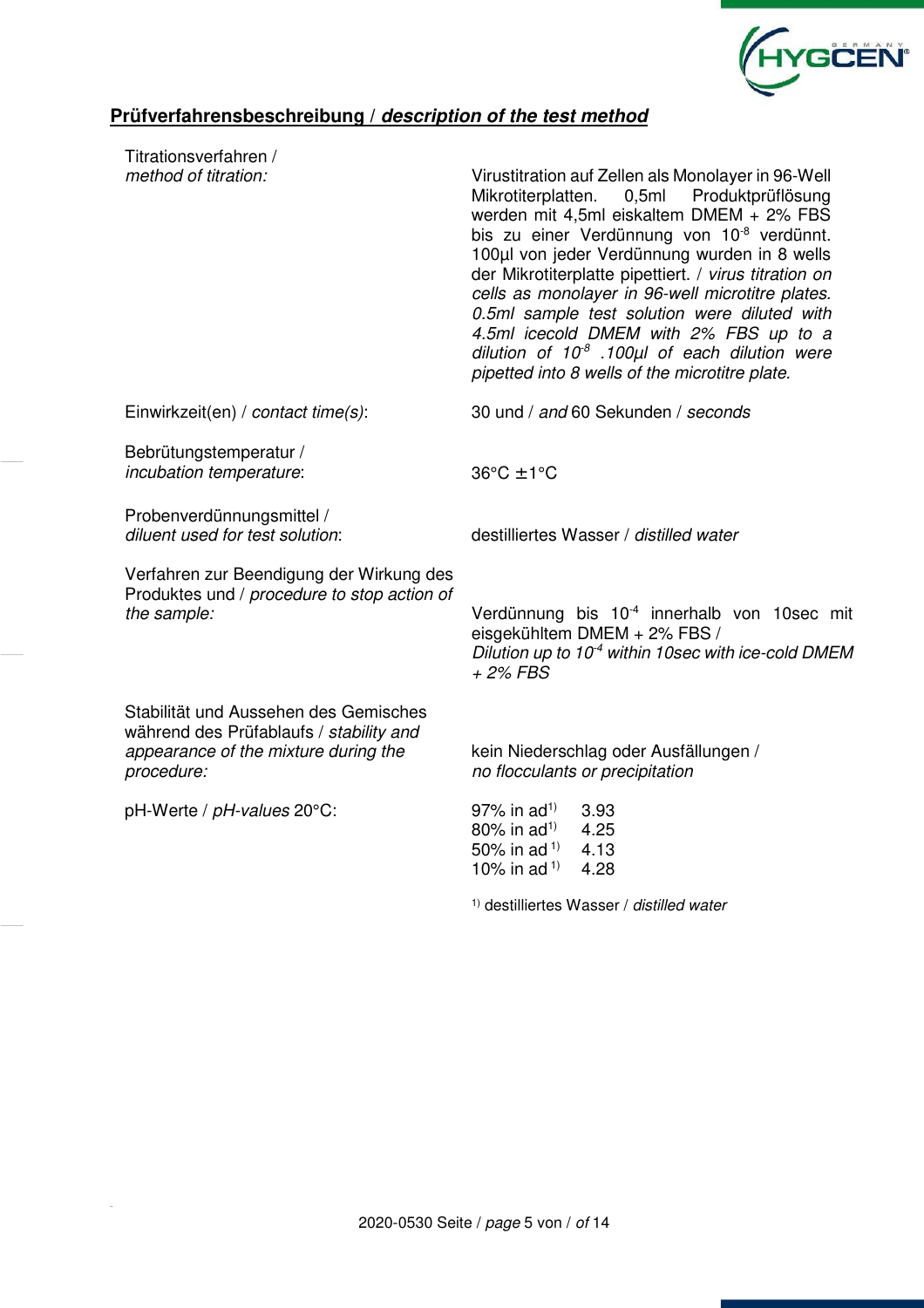

Kontrolle der Zellsensibilität /

control of cell susceptibility: Vergleichende Virustitrationen wurden auf Zellen welche mit 0,1% Produktlösung bzw. PBS behandelt wurden, durchgeführt / comparative virus titrations were performed on cells, which had been treated with 0.1% solution of the sample respectively PBS

Referenz Virusinaktivierung /

reference virus inactivation: 0.7% (v/v) Formaldehyde / formaldehyd

Einwirkzeiten / contact times: 30, 60min.

#### **Prüfanforderung / test** *requirement:*

EN 14476: Reduktion / reduction ≥ 4lg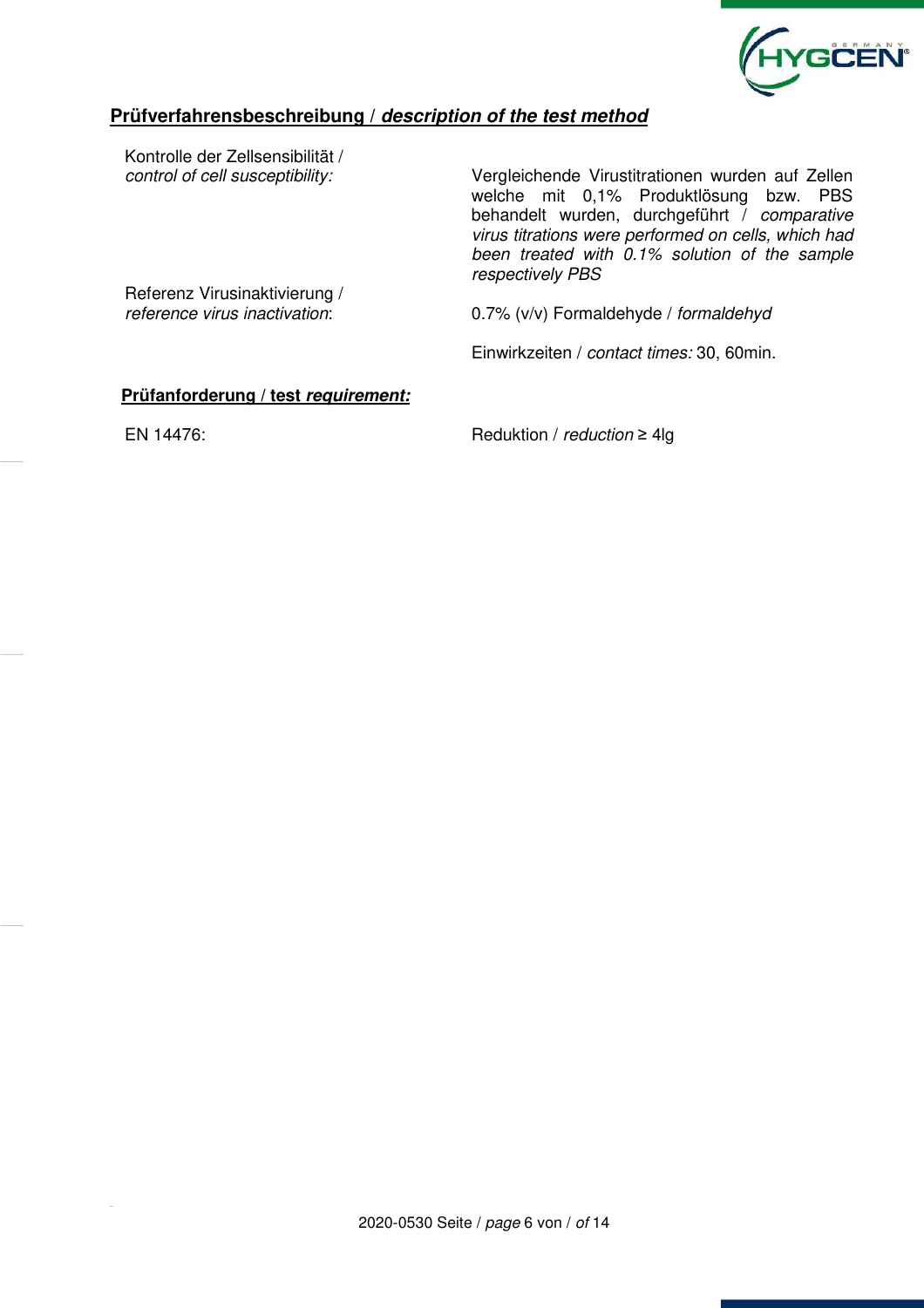

## **Berechnung der viruziden Wirksamkeit /** *calculation of the virucidal activity*

Der TCID<sub>50</sub> wurde entsprechend der Methode von Spearman und Kärber berechnet / TCID<sub>50</sub> was calculated according to the method of Spearman and Kärber

$$
m = x_k + d/2 - d \sum p_i
$$

- m = Negativer dekadischer Logarithmus des Titers auf Basis des Prüfvolumens / negative decimal logarithm of the titre based on the test volume
- $x_k =$  Logarithmus der niedrigsten Dosierung (Verdünnungsstufe), bei der alle Prüfobjekte eine positive Reaktion abgeben / logarithm of lowest dose (dilution level) at which all test objects exhibit a positive reaction
- d = Logarithmus des Verdünnungsfaktors / logarithm of dilution factor
- $p_i =$  Beobachtete Reaktionsrate / observed reaction rate

#### Berechnung der Standardabweichung / calculation of the standard error

$$
S_m = \sqrt{d^2 \sum \{ [p_i(1-p_i)]/(n-1) \}}
$$

- $S_m =$  Standardfehler des logarithmischen Titers / standard error of logarithmic titre
- d = Logarithmus des Verdünnungsfaktors / logarithm of dilution factor
- $p_i =$  Beobachtete Reaktionsrate / observed reaction rate
- n = Anzahl der Prüfobjekte je Verdünnung / number of test objects per dilution

#### Berechnung der Reduktion / calculation of the reduction

$$
R_{T1}=a-b
$$

- $R_{T1}$  = Reduktion des ersten Prüflaufs / *reduction from first test run*
- $a =$  lg TCID<sub>50</sub>/ml der Kontrolltitration aus dem ersten Prüflauf / lg TCID<sub>50</sub>/ml of control titration of the first test run
- $b =$  lg TCID<sub>50</sub>/ml der "Restvirus"-Titration aus dem ersten Prüflauf / lg TCID<sub>50</sub>/ml of "rest virus" titration of the first test run

#### Berechnung des 95 %-Vertrauensbereich von R aus der ersten Annäherung (KR(T1)) / calculation of the 95 % confidence interval of R of the first approach

$$
K_{R(T1)}=2\times\sqrt{S_a^2+S_b^2}
$$

 $K_{R(T1)} = 95$ %-Vertrauensbereich von R aus dem ersten Prüflauf / 95 % confidence interval of the R of the first test run

- $S_a =$  Standardfehler der Kontrolltitration aus dem ersten Prüflauf / standard error of control titration of the first test run
- 2S<sub>a</sub> = 95 %-Vertrauensbereich der Kontrolltitration aus dem ersten Prüflauf / 95 % confidence interval of control titration of the first test run
- $S_h$  = Standardfehler der "Restvirus"-Titration aus dem ersten Prüflauf / standard error of "rest virus" titration of the first test run
- $2S_b = 95$  %-Vertrauensbereich der "Restvirus"-Titration aus dem ersten Prüflauf / 95 % confidence interval of "rest virus" titration of the first test run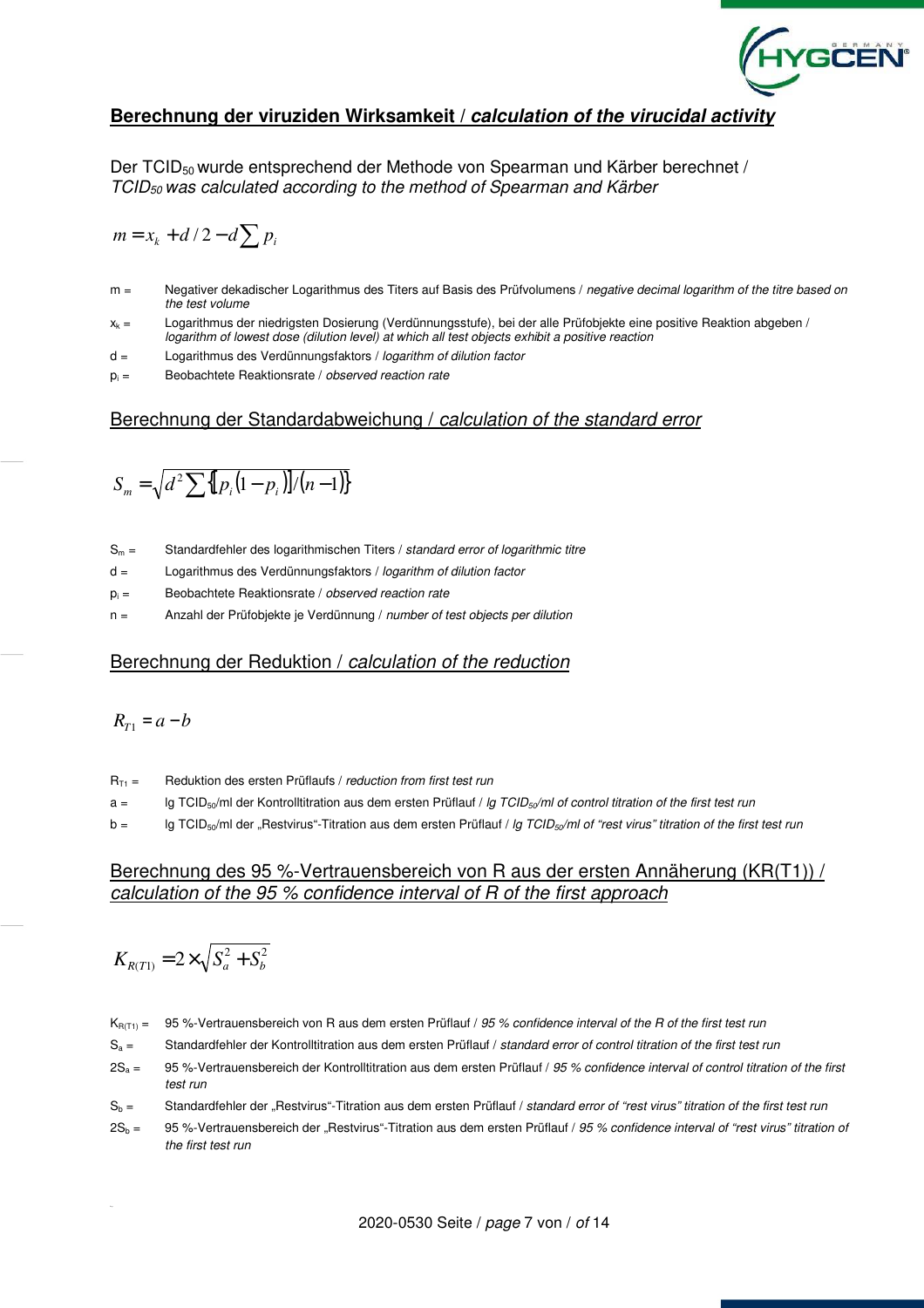

Sofern im Testansatz mit Desinfektionsmittel kein "Restvirus" mehr nachweisbar ist, entspricht das 95% KI des RF des Testansatzes dem des Kontrollansatzes.

Von einer Wirksamkeit des Desinfektionsmittels gegen Viren wird immer dann ausgegangen, wenn der Reduktionsfaktor ≥ 4lg Stufen beträgt.

In case no "residual virus" is detectable in the test procedure with test corresponds this with the 95% CI of the RF of the test procedure with the control.

For virucidal activity the product shall demonstrate at least a decimal lg reduction factor of *≥* 4lg units.

Zusammenfassungen der Ergebnisse des quantitativen Suspensionstests entsprechend EN 14476 mit **Elixir for Disinfection** und Bovinem Coronavirus sind in den Tabellen 1- 2 dargestellt. In Tabelle 3 sind die Ergebnisse der Kontrollen zusammengefasst.

Summaries of the results of the quantitative suspension test according EN 14476 with *Elixir for Disinfection* and Bovine Coronavirus are shown in tables 1-2. In table 3 the results of the controls are summarized.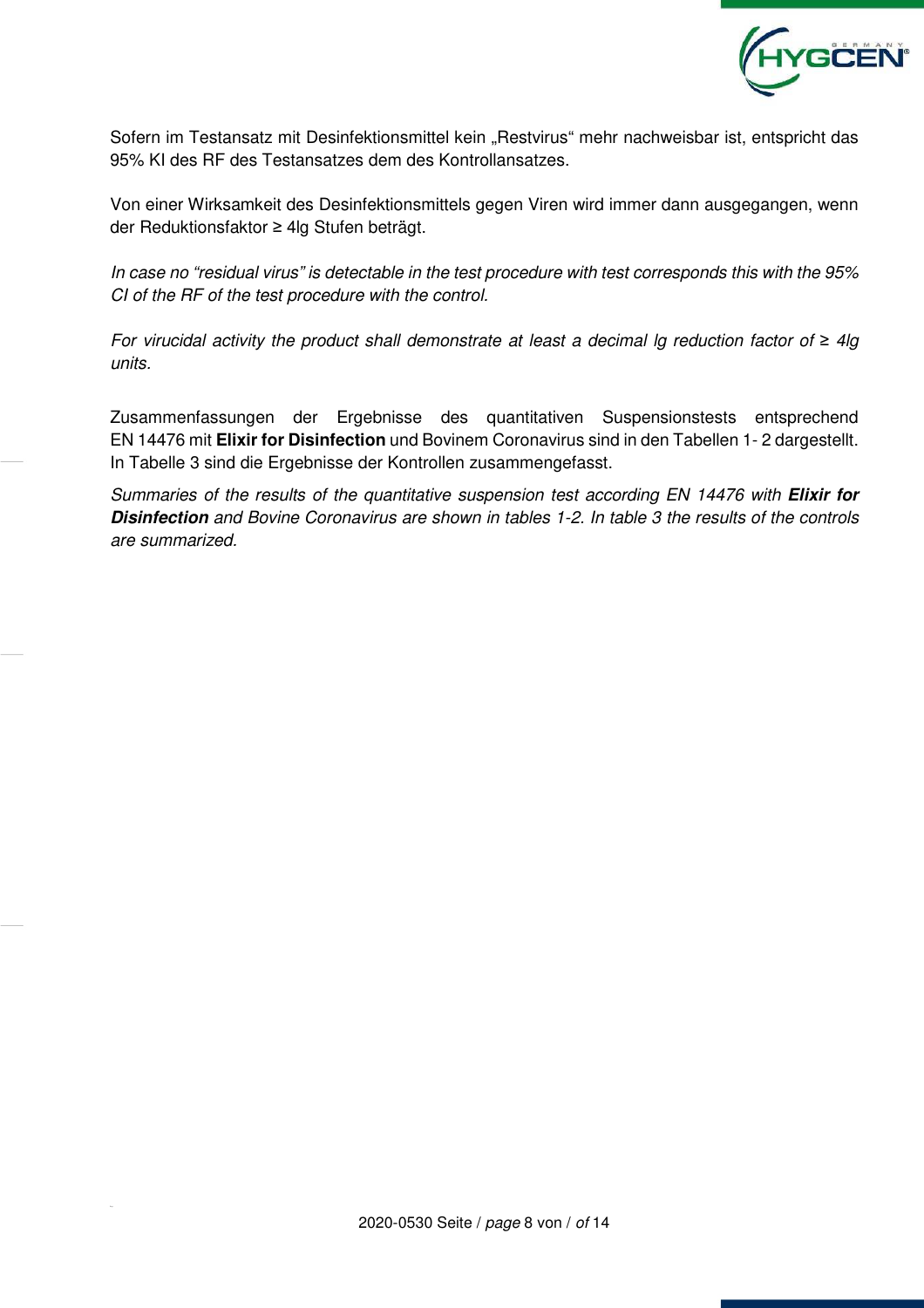

## **Ergebnisse Bovines Coronavirus /** *test results Bovine Coronavirus*

| Produktkonzentration /<br>test sample concentration                  | Belastung /<br>interfering<br>substance                                                                                                                                                 | CD <sub>50</sub> |                      | Ig-TCID <sub>50</sub> nach  sec<br>$lg$ -TCID <sub>50</sub> after  sec | Titerreduktion<br>$\geq$ 4lg nachsec<br>$\geq$ 4lg reduction<br>after  sec |  |  |  |
|----------------------------------------------------------------------|-----------------------------------------------------------------------------------------------------------------------------------------------------------------------------------------|------------------|----------------------|------------------------------------------------------------------------|----------------------------------------------------------------------------|--|--|--|
|                                                                      |                                                                                                                                                                                         |                  | 30                   | 60                                                                     |                                                                            |  |  |  |
| <b>Elixir for Disinfection</b><br>97%                                | $0.3g/1$ BSA                                                                                                                                                                            | ≤ 1.50           | ≤ 1.50 ± 0.00        | ≤ 1.50 ± 0.00                                                          | 30                                                                         |  |  |  |
| <b>Elixir for Disinfection</b><br>80%                                | 0.3g/IBSA                                                                                                                                                                               | $\leq 1.50$      | $\leq 1.50 \pm 0.00$ | 30                                                                     |                                                                            |  |  |  |
| Elixir for Disinfection<br>50%                                       | 0.3g/IBSA                                                                                                                                                                               | ≤ 1.50           | $2.00 \pm 0.38$      | ≤ 1.50 ± 0.00                                                          | 30                                                                         |  |  |  |
| <b>Elixir for Disinfection</b><br>10%                                | 0.3g/IBSA                                                                                                                                                                               | ≤ 1.50           | $6.50 \pm 0.36$      | $6.75 \pm 0.44$                                                        |                                                                            |  |  |  |
| Viruskontrolle /<br>virus control 0.1ml                              | 0.3g/IBSA                                                                                                                                                                               | n.a.             | n.d.                 | $6.13 \pm 0.36$                                                        | n.a.                                                                       |  |  |  |
| Viruskontrolle /<br>virus control 1.0ml                              | $0.3g/1$ BSA                                                                                                                                                                            | n.a.             | n.d.                 | $7.00 \pm 0.38$                                                        | n.a.                                                                       |  |  |  |
| TCID <sub>50</sub><br>CD <sub>50</sub><br>n.a.<br>n.d.<br><b>BSA</b> | Tissue culture infectious dose<br>Zytotoxische Dosis / cytotoxic dose<br>nicht anwendbar / not applicable<br>nicht durchgeführt / not done<br>Rinderserumalbumin / bovine serum albumin |                  |                      |                                                                        |                                                                            |  |  |  |

Tabelle 1 / table 1: Zusammenfassung der Ergebnisse von **Elixir for Disinfection** und Bovinem Coronavirus / summary of the results with *Elixir for Disinfection* and Bovine Coronavirus

Tabelle 2 / table 2: Zusammenfassung der Ergebnisse von **Elixir for Disinfection** und Bovinem Coronavirus anhand der Reduktionsfaktoren / summary of the results with *Elixir for Disinfection* and Bovine Coronavirus showing the reduction factors

| Produktkonzentration /<br>test sample<br>concentration        | Belastung /<br>interfering<br>substance                                                                                                                                                 | Viruskontrolle /<br>virus control<br>$[lg-TCID50]$ |                 | Reduktionsfaktor /<br>reduction factor<br>$[lg-TCID50]$ |                      |
|---------------------------------------------------------------|-----------------------------------------------------------------------------------------------------------------------------------------------------------------------------------------|----------------------------------------------------|-----------------|---------------------------------------------------------|----------------------|
|                                                               |                                                                                                                                                                                         |                                                    |                 | 30sec                                                   | 60sec                |
| <b>Elixir for Disinfection</b><br>97%                         | 0.3g/IBSA<br>≤ 1.50                                                                                                                                                                     |                                                    | $6.13 \pm 0.36$ | $\geq 4.63 \pm 0.36$                                    | $\geq 4.63 \pm 0.36$ |
| Elixir for Disinfection<br>80%                                | 0.3g/IBSA                                                                                                                                                                               | ≤ 1.50                                             |                 | $\geq 5.50 \pm 0.38$                                    | $\geq 5.50 \pm 0.38$ |
| Elixir for Disinfection<br>50%                                | $0.3g/l$ BSA                                                                                                                                                                            | $\leq 1.50$                                        | $5.00 \pm 0.54$ | $\geq 5.50 \pm 0.38$                                    |                      |
| Elixir for Disinfection<br>10%                                | $0.3g/l$ BSA                                                                                                                                                                            | $0.50 \pm 0.52$                                    | $0.25 \pm 0.58$ |                                                         |                      |
| TCID <sub>50</sub><br>$CD_{50}$<br>n.a.<br>n.d.<br><b>BSA</b> | Tissue culture infectious dose<br>Zytotoxische Dosis / cytotoxic dose<br>nicht anwendbar / not applicable<br>nicht durchgeführt / not done<br>Rinderserumalbumin / bovine serum albumin |                                                    |                 |                                                         |                      |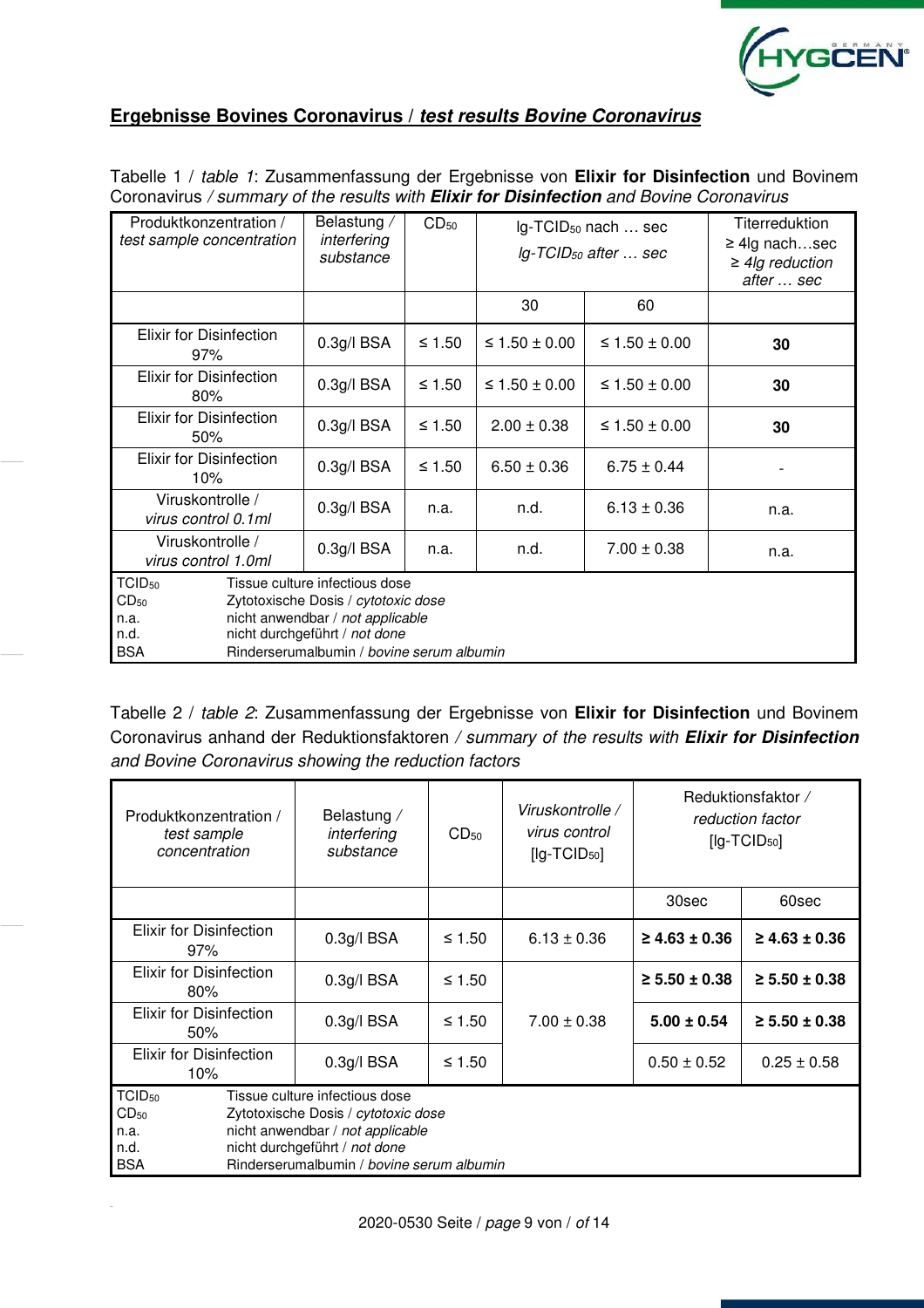

## **Ergebnisse Bovines Coronavirus /** *test results Bovine Coronavirus*

Tabelle 3 / table 3: Viruskontrollen und Referenzinaktivierung mit Bovinem Coronavirus /

| Konzentration der<br>Kontrolle / concentration                                                  | Belastung /<br>interfering                                                                                                                                                                                                                                   | CD <sub>50</sub>     | lg-TCID <sub>50</sub> nach |                  |                                |                      |  |  |  |  |  |  |  |  |
|-------------------------------------------------------------------------------------------------|--------------------------------------------------------------------------------------------------------------------------------------------------------------------------------------------------------------------------------------------------------------|----------------------|----------------------------|------------------|--------------------------------|----------------------|--|--|--|--|--|--|--|--|
| of the control                                                                                  | substance                                                                                                                                                                                                                                                    |                      |                            |                  | $lg$ -TCID <sub>50</sub> after |                      |  |  |  |  |  |  |  |  |
|                                                                                                 |                                                                                                                                                                                                                                                              |                      | 0                          | 1 <sub>min</sub> | 30 <sub>min</sub>              | 60 <sub>min</sub>    |  |  |  |  |  |  |  |  |
| Formaldehyd 0.7% (v/v)                                                                          | <b>PBS</b>                                                                                                                                                                                                                                                   | $\leq 4.50$          | n.d.                       | n.d.             | $\leq 4.50 \pm 0.00$           | $\leq 4.50 \pm 0.00$ |  |  |  |  |  |  |  |  |
| Viruskontrolle / virus<br>control 20°C 0.1ml                                                    | 0.3g/IBSA                                                                                                                                                                                                                                                    | n.a.                 | n.d.                       | $6.13 \pm 0.36$  | n.d.                           | n.d.                 |  |  |  |  |  |  |  |  |
| Viruskontrolle / virus<br>control 20°C 1.0 ml                                                   | 0.3g/IBSA                                                                                                                                                                                                                                                    | n.a.                 | n.d.                       | $7.00 \pm 0.38$  | n.d.                           | n.d.                 |  |  |  |  |  |  |  |  |
| Nachwirkungskontrolle /<br><i>inactivation control</i><br><b>Elixir for Disinfection</b><br>80% | 0.3g/IBSA                                                                                                                                                                                                                                                    | n.a.                 | $8.38 \pm 0.42$            | n.d.             | n.d.                           | n.d.                 |  |  |  |  |  |  |  |  |
| Nachwirkungskontrolle /<br><i>inactivation control</i><br>distilled water                       | $0.3g/l$ BSA                                                                                                                                                                                                                                                 | n.a.                 | $8.38 \pm 0.26$            | n.d.             | n.d.                           | n.d.                 |  |  |  |  |  |  |  |  |
| Zellsensibilität /<br>cell susceptibility<br>(PBS)                                              | $0.3g/l$ BSA                                                                                                                                                                                                                                                 | n.a.                 | n.d.                       | n.d.             | n.d.                           | $6.63 \pm 0.26$      |  |  |  |  |  |  |  |  |
| Zellsensibilität /<br>cell susceptibility<br>(0.1% Elixir for Disinfection)                     | 0.3g/IBSA                                                                                                                                                                                                                                                    | n.d.<br>n.d.<br>n.a. |                            |                  |                                | $6.38 \pm 0.42$      |  |  |  |  |  |  |  |  |
| TCID <sub>50</sub><br>CD <sub>50</sub><br>n.a.<br>n.d.<br><b>BSA</b><br><b>PBS</b>              | Tissue culture infectious dose<br>Zytotoxische Dosis / cytotoxic dose<br>nicht anwendbar / not applicable<br>nicht durchgeführt / not done<br>Rinderserumalbumin / bovine serum albumin<br>Phosphat gepufferte Salzlösung / phosphate buffered salt solution |                      |                            |                  |                                |                      |  |  |  |  |  |  |  |  |

virus controls and reference inactivation of Bovine Coronavirus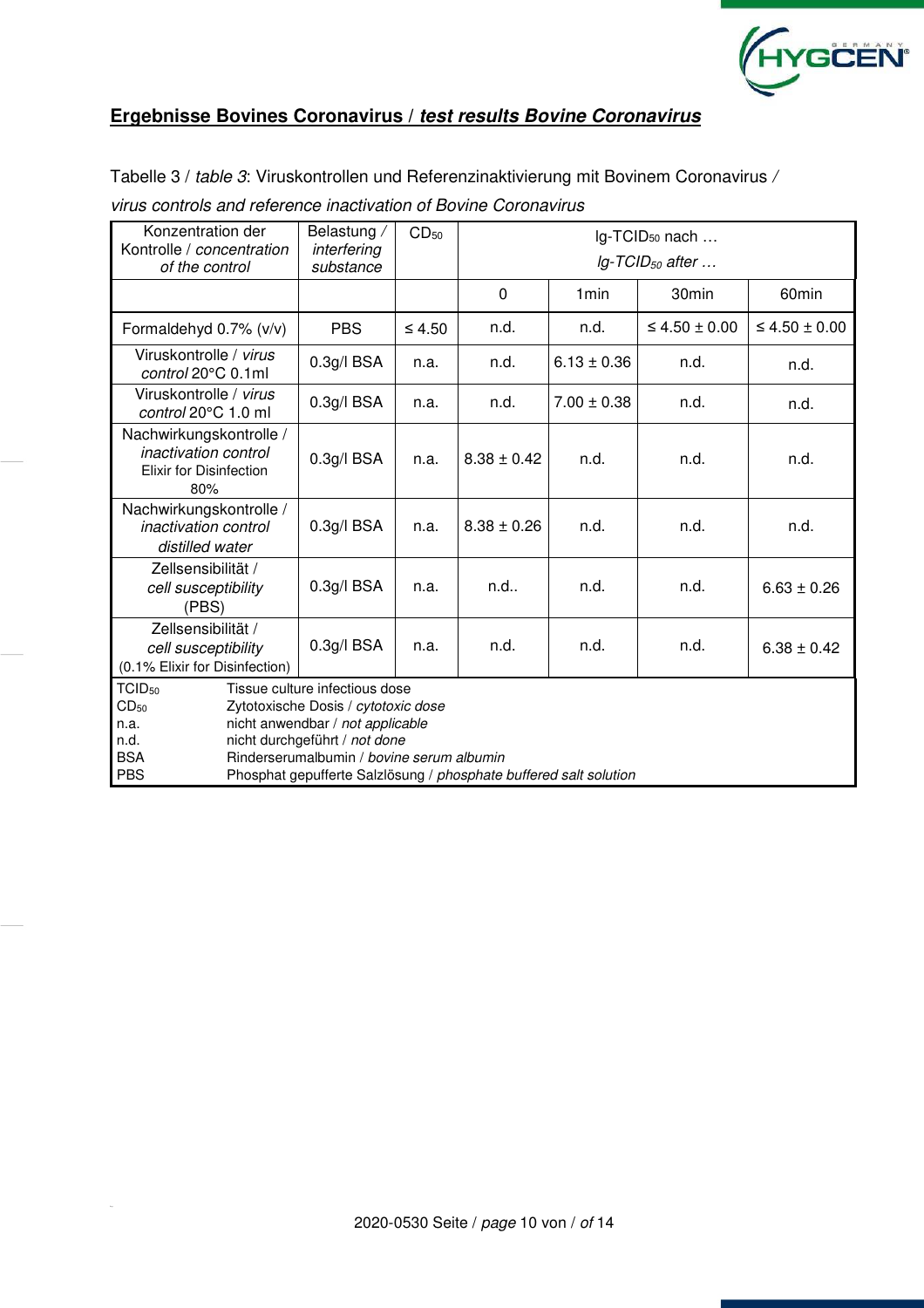

**GĊËÑ** 

Abb. 1 / fig. 1 : Referenzinaktivierung von Bovinem Coronavirus durch 0,7% Formaldehyde / reference inactivation of Bovine Coronavirus by 0.7% formaldehyd



inactivation of Bovine Coronavirus by Elixir for Disinfection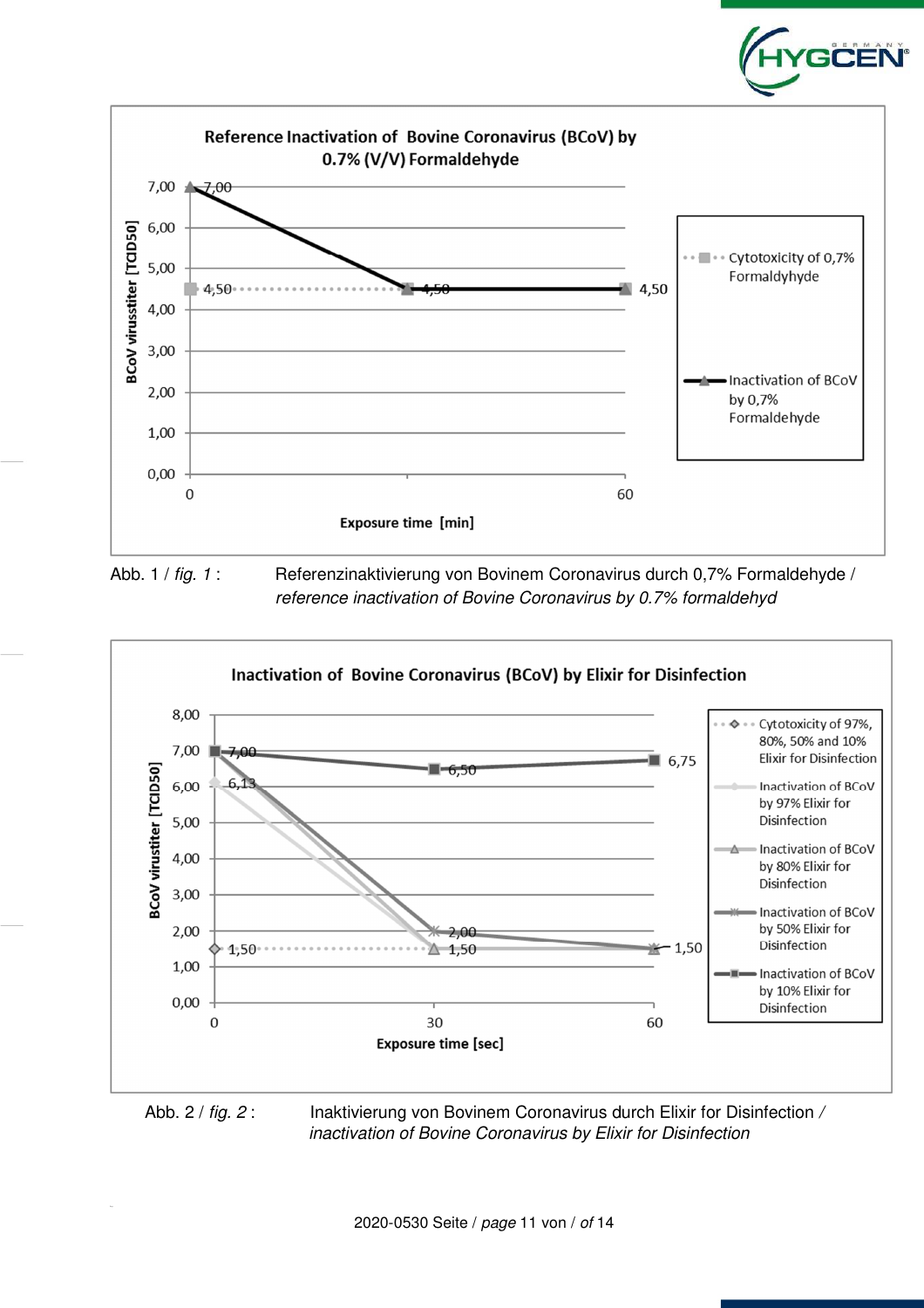

# **Verifizierung des Verfahrens /** *verification of the methodology*

| Zytotoxizität / cytotoxicity:                           | Das 97%ige, 80%ige, 50%ige und 10%ige Produkt Elixir for<br><b>Disinfection</b> zeigte bei einer Verdünnung von $10^{-1}(1,50 \text{ CD}_{50})$ keinen<br>zytotoxischen Effekt.                                                                                                                           |
|---------------------------------------------------------|-----------------------------------------------------------------------------------------------------------------------------------------------------------------------------------------------------------------------------------------------------------------------------------------------------------|
|                                                         | Dies stört folglich nicht die erforderlichen Verdünnungen zum<br>Nachweis einer viruziden Wirkung.                                                                                                                                                                                                        |
|                                                         | The 97%, 80%, 50% and 10% sample <b>Elixir for Disinfection</b> showed<br>no cytotoxic effect at a dilution of $10^1$ (1.50 CD <sub>50</sub> ).<br>Therefore this doesn't affect the dilutions needed to demonstrate the<br>virucidal activity.                                                           |
| Viruskontrolle /<br>virus control:                      | Der Virustiter für das Bovinem Coronavirus betrug $7,00 \pm 0,38$ TCID <sub>50</sub><br>für die Ansätze mit dem 80%igen, 50%igen und 10%igen Produkt und<br>6,13 $\pm$ 0,36 TCID <sub>50</sub> für den Ansatz mit dem 97%igen Produkt. Die<br>nachweisbare Titerreduktion betrug somit ≥ 4lg.             |
|                                                         | The virus titre for Bovine Coronavirus was 7.00 $\pm$ 0.38 TCID <sub>50</sub> for the<br>test run with the 80%, 50% and 10% product and 6.13 $\pm$ 0.36 TCID <sub>50</sub><br>for the test run with the 97% product. The detectable titre reduction<br>$was \geq 4lg$ .                                   |
| Zellsensibilität /<br>cell susceptibility:              | Die vergleichende Virustitration auf vorbehandelten und nicht<br>vorbehandelten Zellen zeigte einen Unterschied von<br>< 1lg Stufen.                                                                                                                                                                      |
|                                                         | The comparative virus titration on pretreated cells and not pretreated<br>cells showed a difference $<$ 1lg units of the virus titre.                                                                                                                                                                     |
| Referenzinaktivierung /<br>reference inactivation:      | Der Reduktionsfaktor von 0,7% Formaldehyde betrug nach 30 und<br>60 Minuten Einwirkungszeit ≥ 2,5lg.                                                                                                                                                                                                      |
|                                                         | The reduction factor of 0.7% formaldehyd was $\geq$ 2.5lg after<br>30 and 60 minutes contact time.                                                                                                                                                                                                        |
| Nachwirkungskontrolle /<br><i>inactivation control:</i> | Die vergleichende Virustitration der Nachwirkungskontrolle und der<br>Viruskontrolle zeigte einen Unterschied von < 0,5lg Stufen.<br>The comparative virus titration of the control of efficiency of<br>suppression of samples activity and the virus control showed a<br>difference of $< 0.5$ lg units. |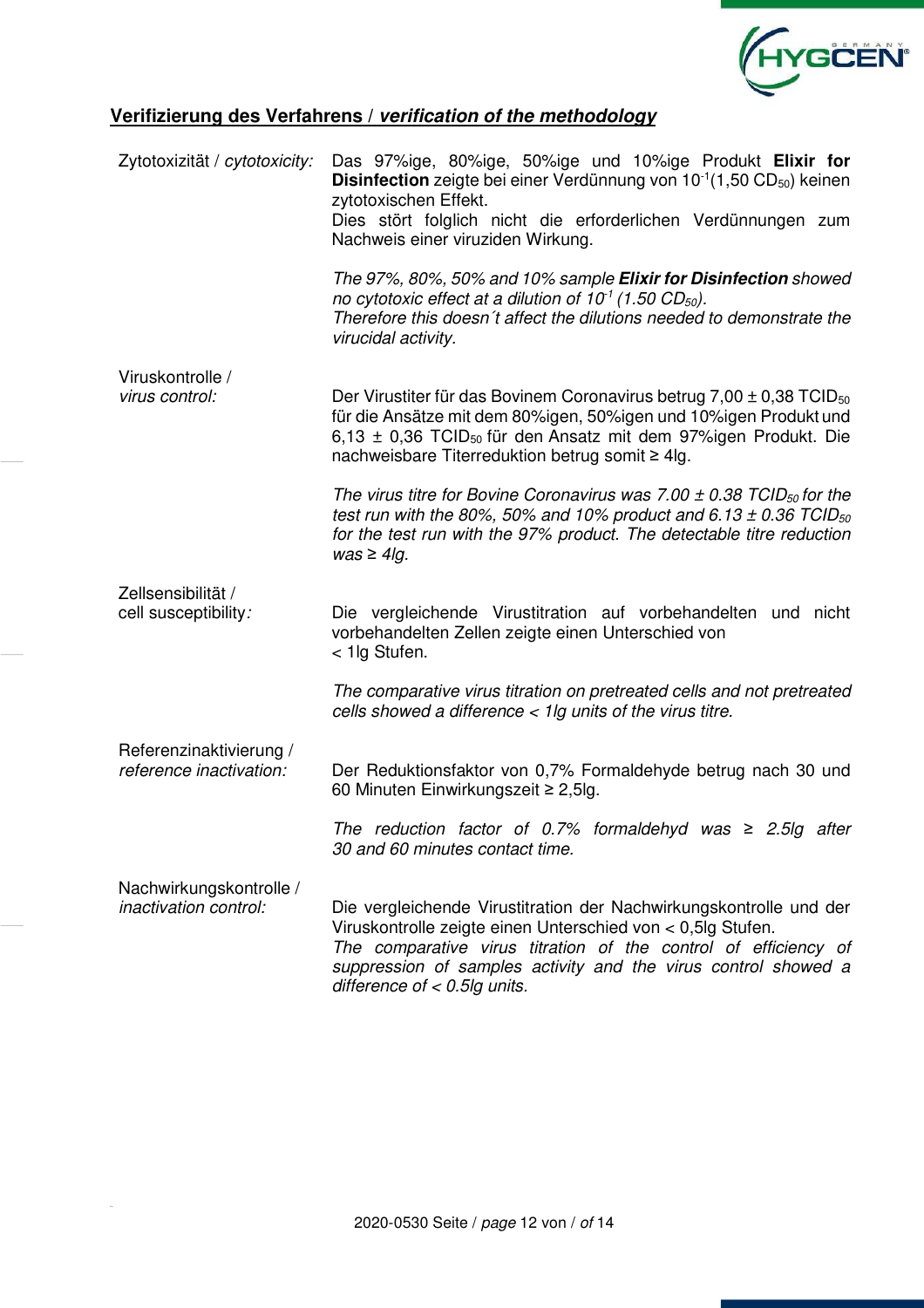

## **Schlussfolgerung** */ conclusion***:**

Nach einer Einwirkzeit von 30 und 60 Sekunden mit dem 97%, 80% und 50%igen Produkt **Elixir for Disinfection** bei niedriger Belastung konnte keine Vermehrung von Bovinem Coronavirus in Kulturen von PT-Zellen nachgewiesen werden.

Die erforderliche Titerreduktion von ≥ 4lg Stufen konnte nachgewiesen werden.

After an exposure time of 30 and 60 seconds with the 97%, 80% and 50% *Elixir for Disinfection* under clean conditions no replication of Bovine Coronavirus could be detected in cultures of PTcells.

The required titre reduction of *≥* 4lg units could be demonstrated.

| Archivierung: | Eine Ausfertigung des Berichtes wird zusammen mit den<br>Rohdaten im Archiv des Auftragnehmers aufbewahrt.                                                                                   |  |  |  |  |  |  |  |  |  |
|---------------|----------------------------------------------------------------------------------------------------------------------------------------------------------------------------------------------|--|--|--|--|--|--|--|--|--|
| archiving:    | A copy of the test report will be kept together with the raw<br>data in the contractor's archive.                                                                                            |  |  |  |  |  |  |  |  |  |
| Hinweis:      | Die Prüfergebnisse beziehen sich ausschließlich auf die<br>genannten Prüfprodukte. Auszugsweise Wiedergabe dieses<br>Berichtes nur mit schriftlicher Genehmigung der HygCen<br>Germany GmbH. |  |  |  |  |  |  |  |  |  |
| note:         | The test results refer only to the named test samples.<br>Reproduction of any part of this report requires the written<br>permission of HygCen Germany GmbH.                                 |  |  |  |  |  |  |  |  |  |

Dr. med. univ. S. Werner Head of Scientific-Technical Affairs **Exercise Scientific-Technical Affairs** Division manager Microbiological Test Methods

 $100<$ 

Dipl. Umweltwiss. J. Köhnlein